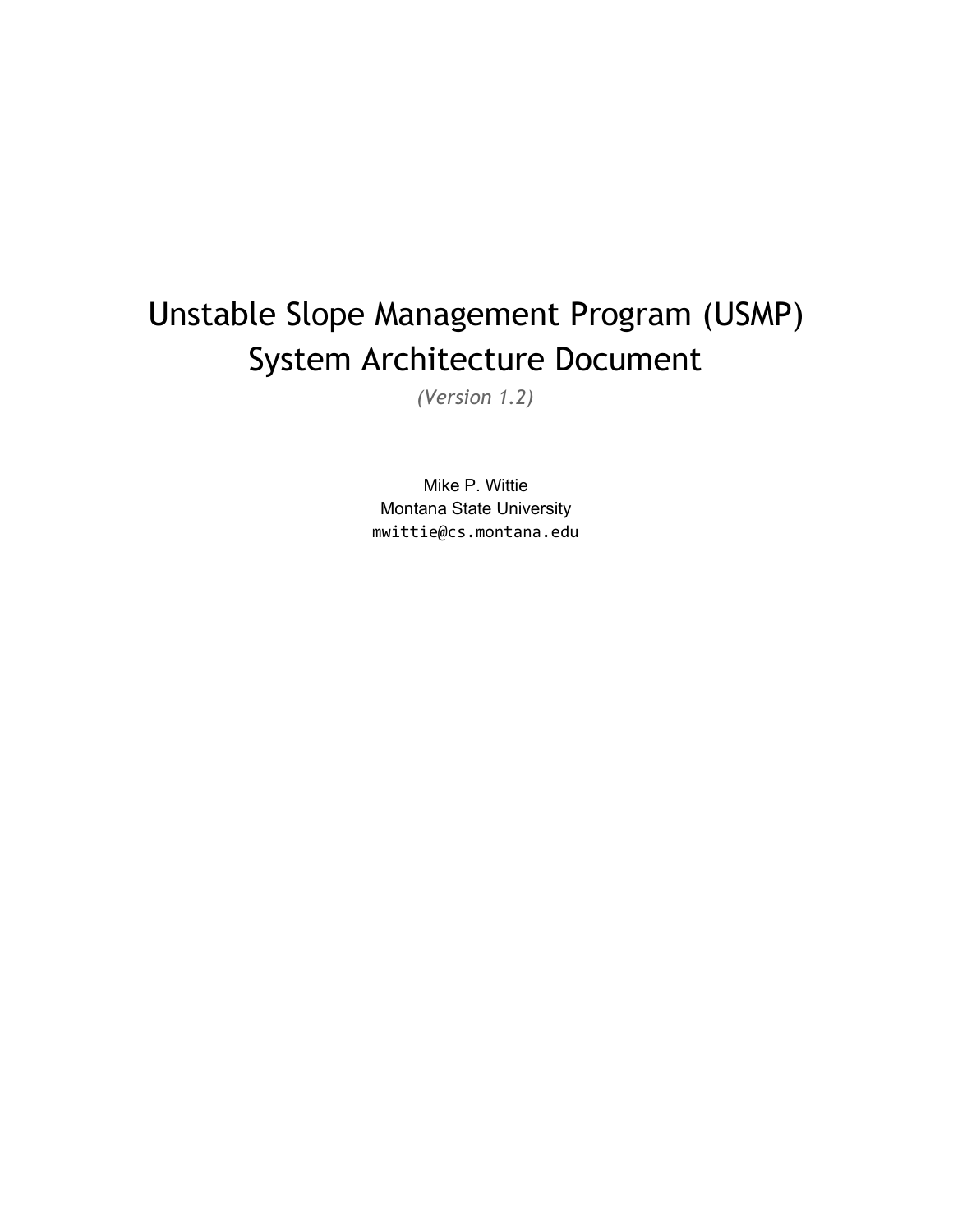# Table of Contents

- 1. [Introduction](#page-2-0)
- 2. [Architectural](#page-2-1) Overview
	- 2.1. Amazon Web Services (AWS) [deployment](#page-2-2)
	- 2.2. [Resources](#page-2-3) Used

#### 3. [Database](#page-3-0)

- 3.1. Slope [Information](#page-3-1) Form Data
- 3.2. [Maintenance](#page-5-0) Form Data
- 3.3. New [Slope](#page-5-1) Event Data
- 3.4. User [Account](#page-6-0) Data

#### 4. Web [Server](#page-9-0)

- 4.1. Data [Privacy](#page-11-0)
- 4.2. Data [Security](#page-11-1)

#### 5. [Webpage](#page-12-0)

- 5.1. Data Quality [Assurance](#page-15-0)
- 5.2. Data [search](#page-15-1) and export
- 5.3. Links to other [databases](#page-16-0)

#### 6. [Mobile](#page-16-1) App

7. Support Ticket System [\(Helprace\)](#page-18-0)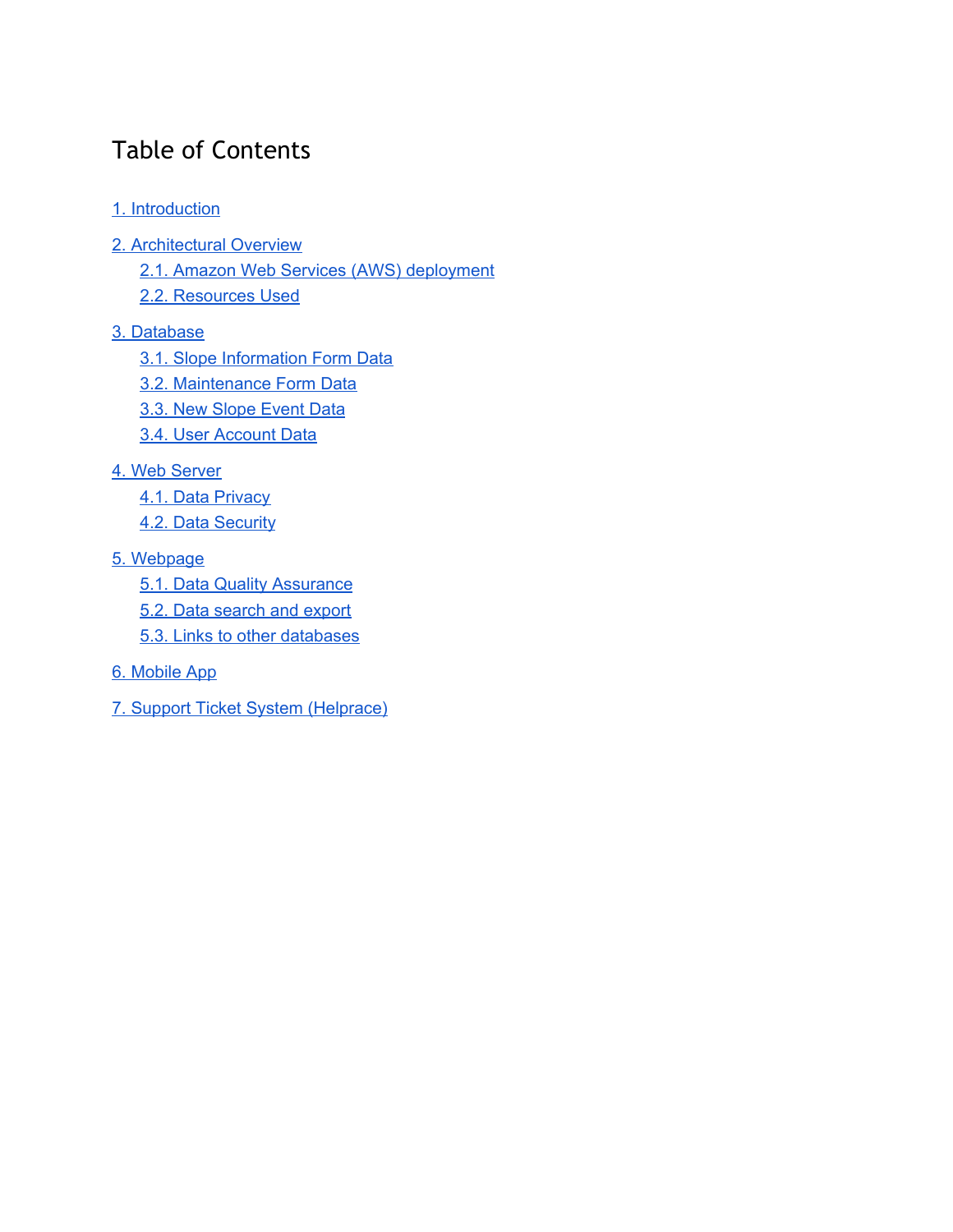# <span id="page-2-0"></span>1. Introduction

This document details the architecture and implementation of the USMP system. We describe the individual system components, including the database, server backend, website, and mobile app.

# <span id="page-2-1"></span>2. Architectural Overview

The architecture of the USMP systems contains a LAMP stack (a Linux server, Apache web server, MySQL database, and PHP programming language for server-side scripts), a mobile app built on React Native, and a webpage built on JavaScript/jQuery with a dependency on Google Maps. The website also connects with Helprace to support customer feedback and support tickets. The connectivity between the different components is shown below.



### <span id="page-2-2"></span>2.1. Amazon Web Services (AWS) deployment

Currently, the system is deployed on AWS. The web server functionality is divided between a production instance and a development instance. The production server servers pages on [usmp.info,](http://usmp.info/) while the development server instances on [testing.usmp.info](http://testing.usmp.info/). The DNS entries for the system use [godaddy.com](http://godaddy.com/) DNS, where the [usmp.info](http://usmp.info/) domain is registered. The database runs on a separate, actively backed up, AWS RDS instance. There are two databases: 'usmp' supports usmp. info, while 'usmp\_mwittie' supports the testing instance.

### <span id="page-2-3"></span>2.2. Resources Used

As of June 11th, 2019 the system uses the following resources:

- AWS EC2 compute nodes
	- two t2.micro instances
- AWS RDS database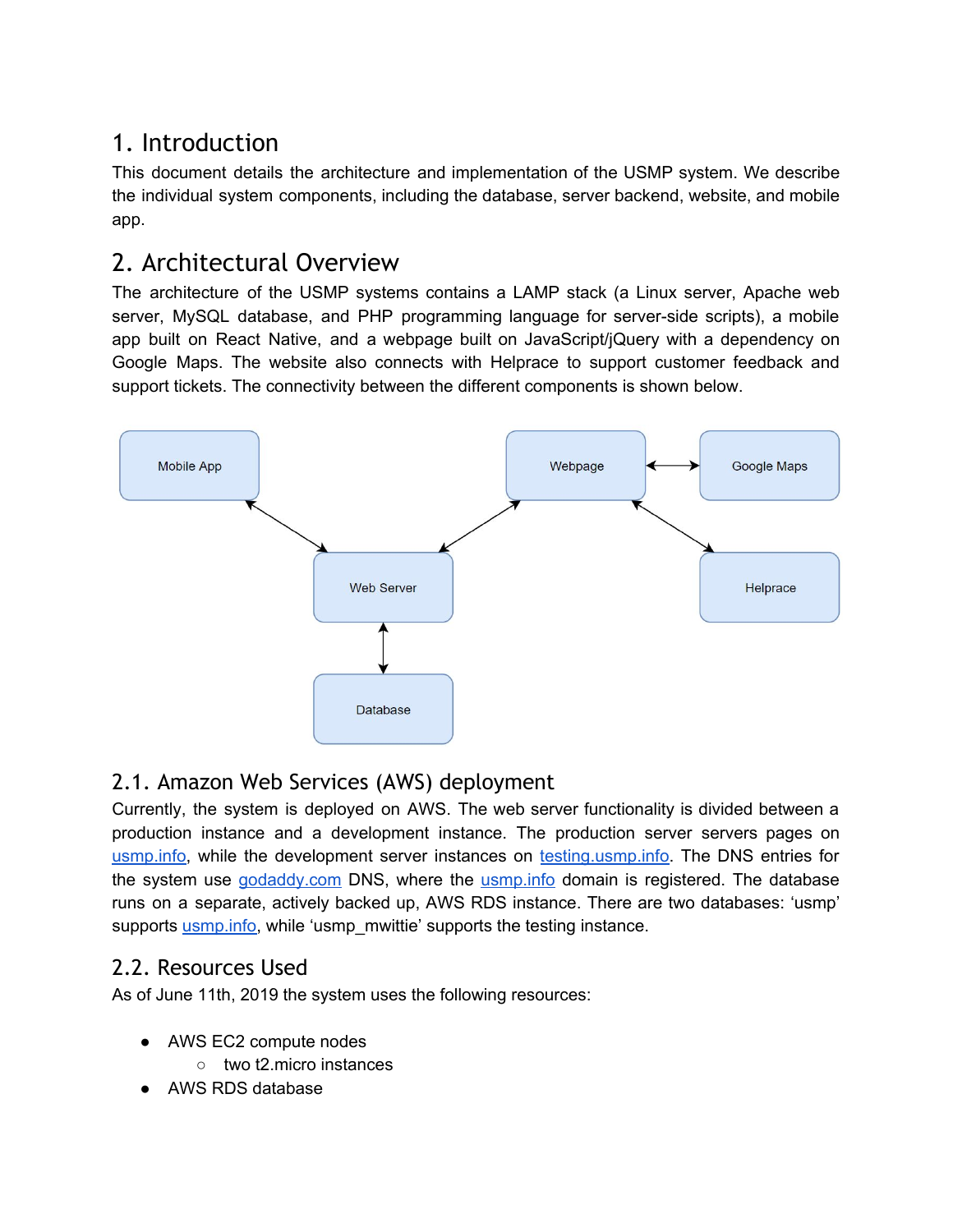- one db.t2.micro instance with 7MB of 20GB used
- AWS S3 document storage
	- images 5822 Objects 5.9 GB
	- documents 4 Objects 1.8 MB

The AWS hosting hosts have not yet exceeded \$40 in a given month, but could do so if the traffic to the site increases as the system gains popularity.

Additional required system resources are:

- iOS development license \$99 per year
- Android development license \$15 per year
- The system uses the free tiers/features from Google Maps and Helprace

### <span id="page-3-0"></span>3. Database

USMP relies on a MySQL relational database for storage of structured data recorded through the website and mobile app forms.

#### <span id="page-3-1"></span>3.1. Slope Information Form Data

Slope information data is stored in SITE\_INFORMATION table and several associated tables, as shown below.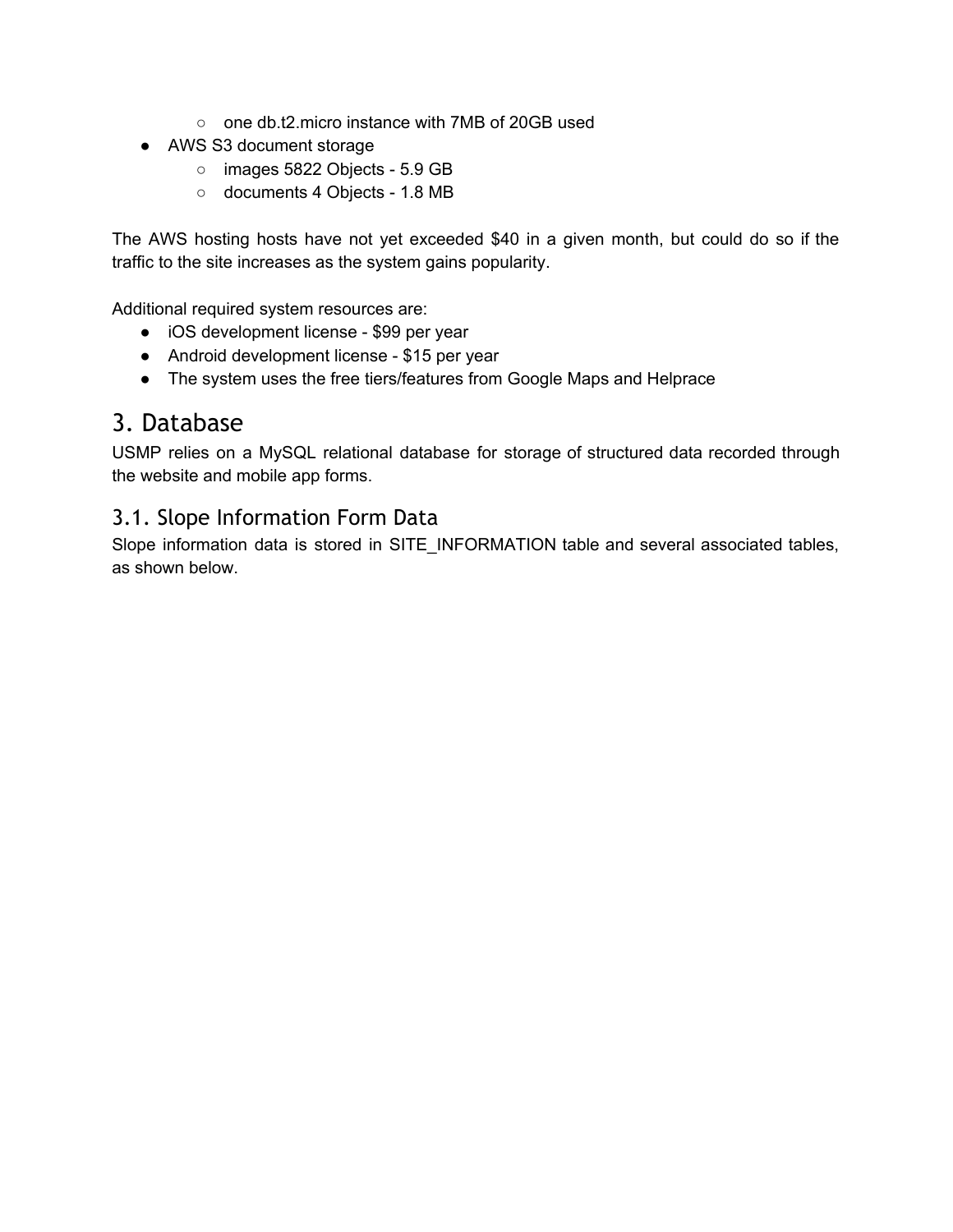

There are several important constraints not represented in the data structure:

- A site (rated slope) has a unique SITE\_INFORMATION.SITE\_ID. Each edit to the site shares the same SITE\_INFORMATION.SITE\_ID, but has a unique SITE\_INFORMATION.ID.
- The associated tables have foreign keys to individual edits onto SITE\_INFORMATION.ID
- Each site has one or more HAZARD\_TYPE values. The HAZARD\_LINK table reflects this many to many relationship through its foreign keys.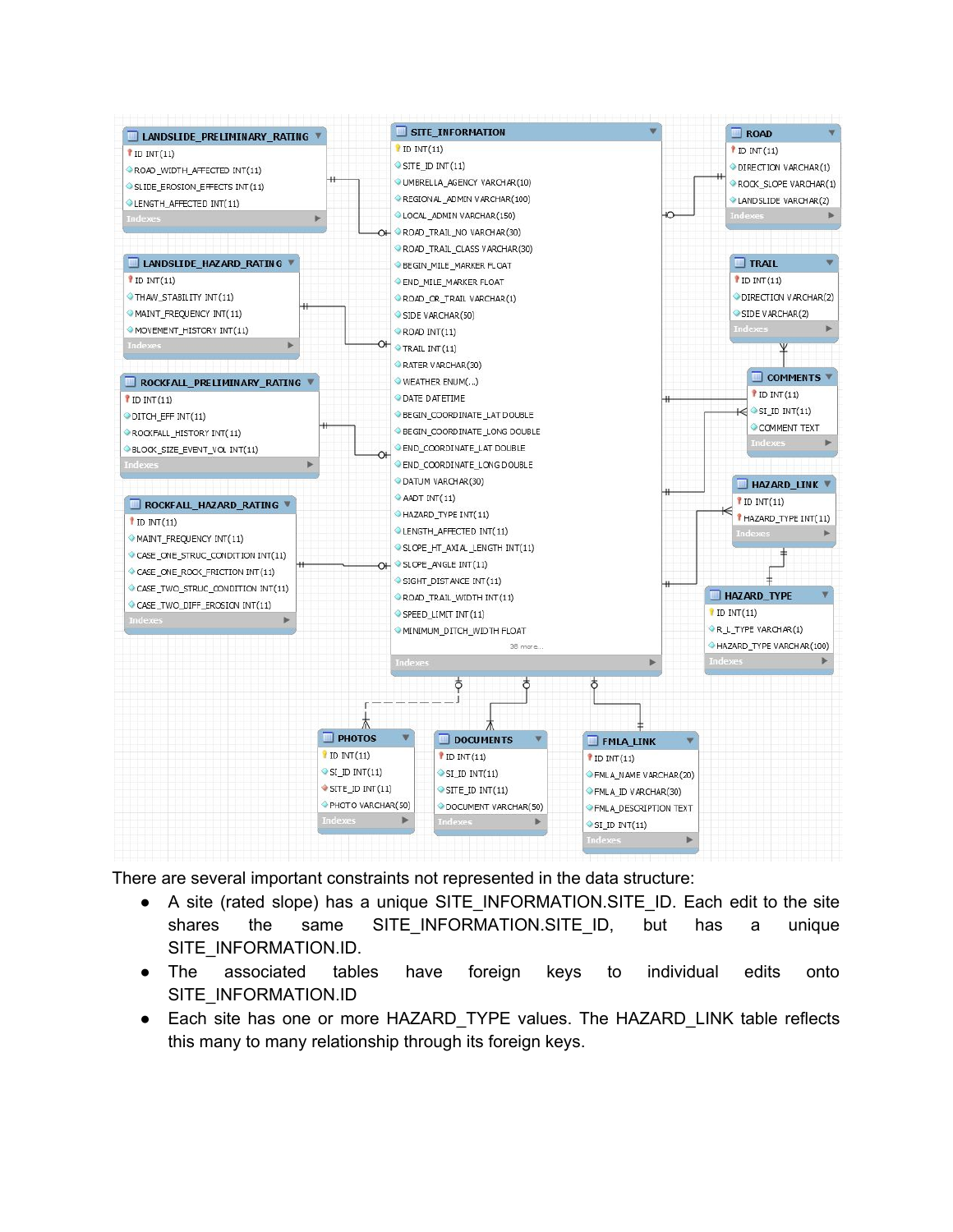- Each slope is either a Rockfall, or a Landslide. There is not field representing this in SITE\_INFORMATION. Instead a slope will have either and associated row in ROCKFALL\_PRELIMINARY\_RATING, or LANDSLIDE\_PRELIMINARY\_RATING.
- Uploaded images and documents are stored on disk, with file system paths to the images stored in the PHOTOS and DOCUMENTS tables.

#### <span id="page-5-0"></span>3.2. Maintenance Form Data

Maintenance Form data is stored in the MAINTENANCE\_FORM table shown below.



#### <span id="page-5-1"></span>3.3. New Slope Event Data

Maintenance Form data is stored in the SLOPE\_EVENT table shown below. Photos for Slope Events are also stored in the PHOTOS table with SI\_ID as the foreign key.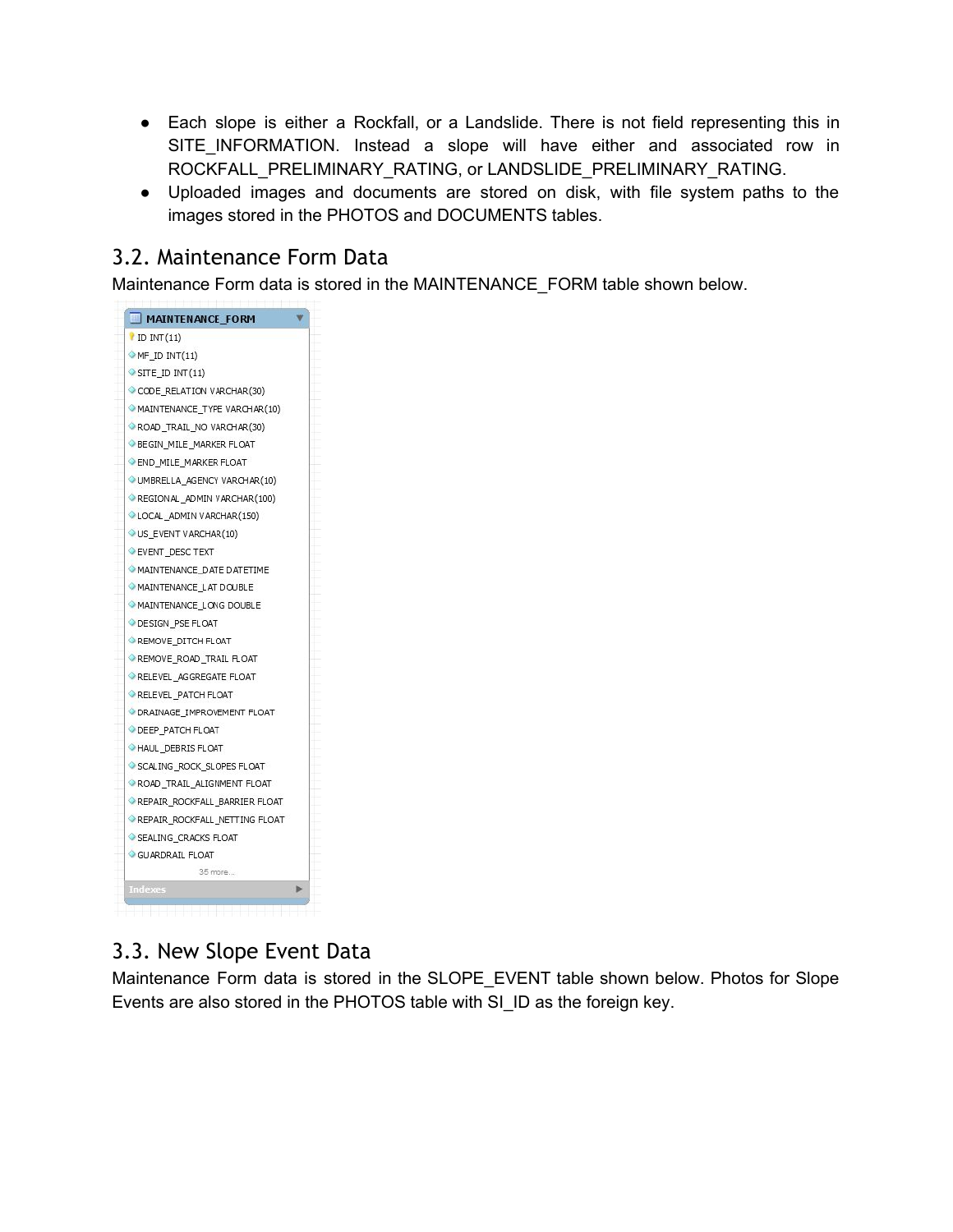| SLOPE EVENT                           | <b>PHOTOS</b>                       |  |
|---------------------------------------|-------------------------------------|--|
| $'$ ID INT $(11)$                     | $'$ ID INT $(11)$                   |  |
| OBSERVER NAME VARCHAR(30)             | $\blacktriangleright$ SI_ID INT(11) |  |
| OBSERVER EMAIL VARCHAR(30)            | $\circ$ SITE ID INT(11)             |  |
| OBSERVER PHONE VARCHAR (50)           | PHOTO VARCHAR(50)                   |  |
| OBSERVER_COMMENTS TEXT                | <b>Indexes</b>                      |  |
| EVENT FILE DATE DATE                  |                                     |  |
| EVENT DATE MARKER VARCHAR(30)         |                                     |  |
| EVENT DATE DATE                       |                                     |  |
| HAZARD TYPE VARCHAR (30)              |                                     |  |
| STATE VARCHAR(30)                     |                                     |  |
| ROAD TRAIL NO VARCHAR(30)             |                                     |  |
| ROAD OR TRAIL VARCHAR (30)            |                                     |  |
| BEGIN MILE MARKER FLOAT               |                                     |  |
| END MILE MARKER FLOAT                 |                                     |  |
| DATUM VARCHAR(30)                     |                                     |  |
| <b>EVENT LAT DOUBLE</b>               | ю                                   |  |
| EVENT LONG DOUBLE                     |                                     |  |
| ROAD TRAIL POST CONDITION VARCHAR(30) |                                     |  |
| LENGTH EFFECTED FLOAT                 |                                     |  |
| $\triangleright$ SIZE ROCK INT (11)   |                                     |  |
| NUM_FALLEN_ROCKS INT(11)              |                                     |  |
| EST VOL DEBIS INT(11)                 |                                     |  |
| ABOVE ROAD TRAIL TINYINT(1)           |                                     |  |
| BELOW ROAD TRAIL TINYINT(1)           |                                     |  |
| AT CULVERT TINYINT (1)                |                                     |  |
| $\triangle$ ABOVE_RIVER TINYINT(1)    |                                     |  |
| $\triangle$ ABOVE_COAST TINY INT (1)  |                                     |  |
| BURNED AREA TINYINT(1)                |                                     |  |
| DEFORESTED SLOPE TINYINT(1)           |                                     |  |
| URBAN TINYINT(1)                      |                                     |  |
| 25 more                               |                                     |  |
| Indexes<br>ь                          |                                     |  |
|                                       |                                     |  |

#### <span id="page-6-0"></span>3.4. User Account Data

User account data is stored in the USERS table shown below.



A user's EMAIL serves as their login. We store the hash of the password in USERS.PASSWORD, but not the password itself. USERS.PERMISSIONS stores the administrative domains, within which a user may update slopes. For example, a user whose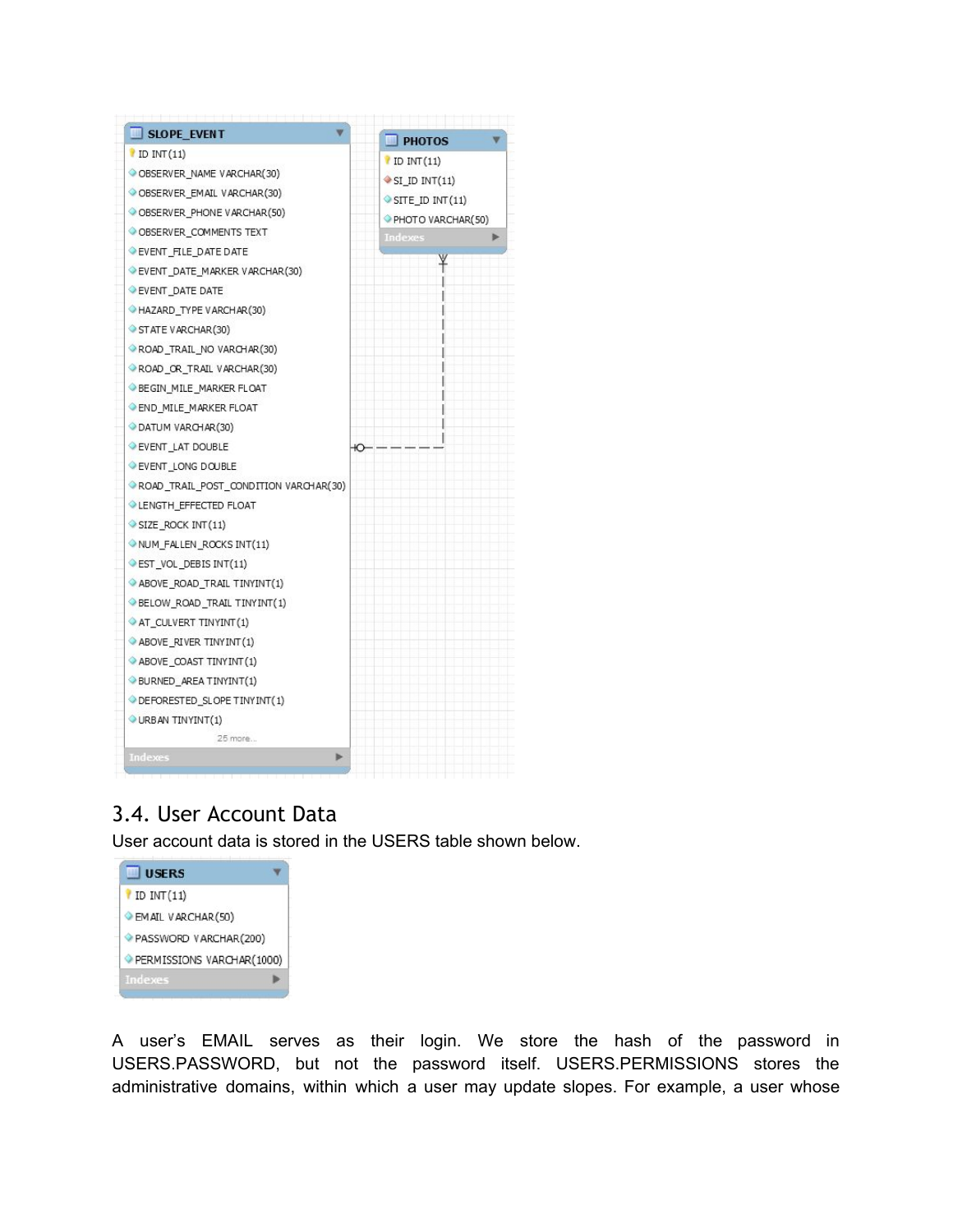PERMISSIONS field contains 'NPS', may create and update forms for slopes located in areas administered by the National Park Service agency. The permissions may be more fine-grained. For example, a user may be restricted to the Rocky Mountain Region of the Forest Service with the PERMISSIONS set to 'FSRockyMountainRegion', or a single park, with the PERMISSIONS set to 'NPSIMRCHIRICAHUA'. Additional options include restrictions to States, Territories, and Counties.

The PERMISSIONS field may contain a combination of areas for users permitted to operate across them. This is particularly useful for users working in geographically adjacent administrative domains. The more general permissions, for example at the Agency level, take precedence over more restrictive areas, such as regions. And so, a user with permissions to operate in NPS, will not be restricted further if their PERMISSIONS field also includes the 'IMR' region.

Finally, the PERMISSIONS field may contain the keyword 'root' to give a user administrative privileges.

Users with administrative permissions may change the permissions of other users through the

### **Account**

tab of the website.

To add a new user, the administrator enters their username and password and selects the

permissions for the user in the Permissions: field. The 'Permissions' field is a multi-select field, where multiple permissions may be select with a control-click. To finish adding a user, the

administrator selects the

**Add User**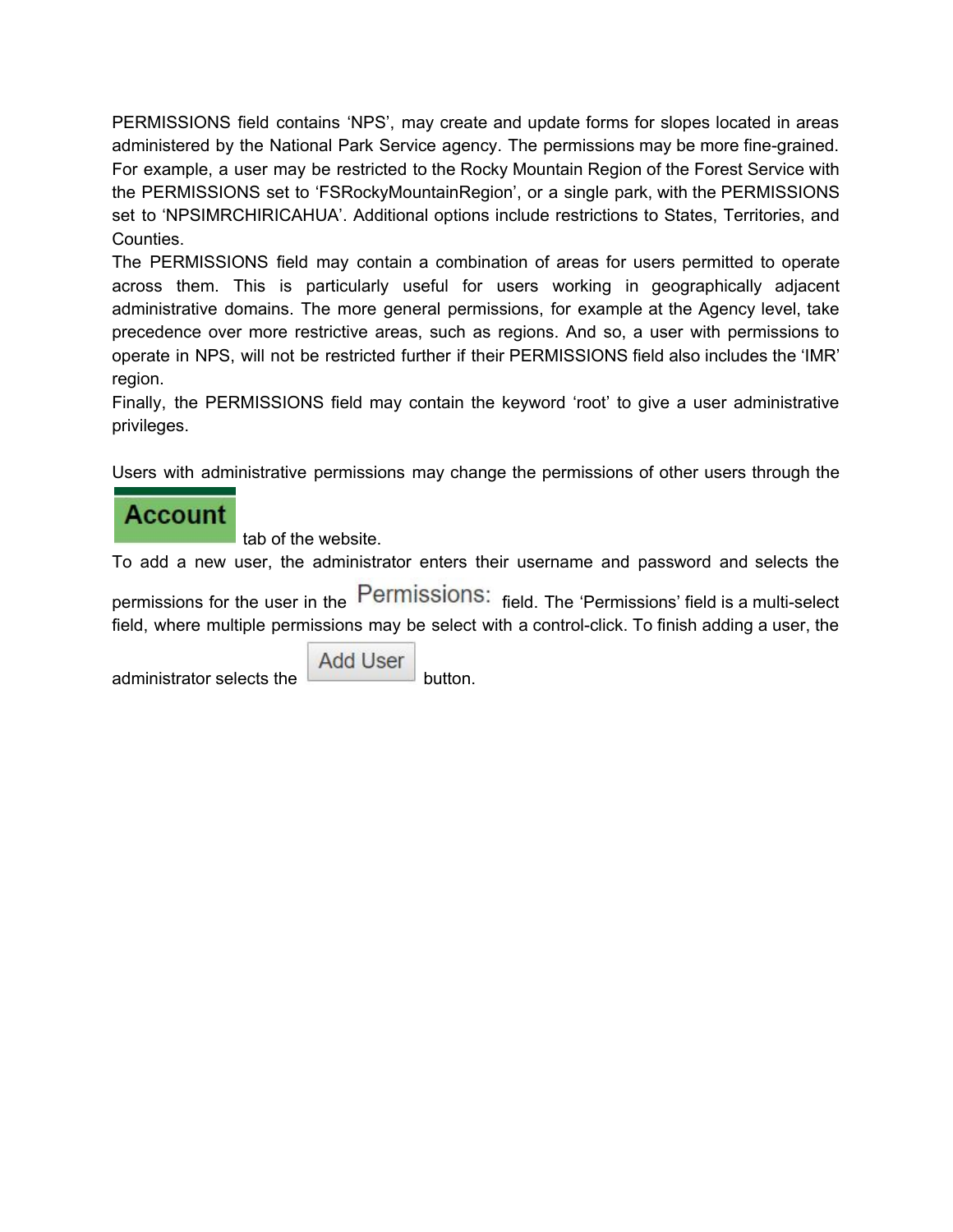# **Add a New User**

New Username:  $\frac{1}{2}$ 

New User Password: 冊 Permissions: Press (ctrl+click) to select more than one Root × **BLM** FS **NPS OTHER** Alaska Region Eastern Region Intermountain Region Northern Region **Pacific Northwest Region** Pacific Southwest Region Rocky Mountain Region Southern Region Southwestern Region **AKR IMR MWR NCR NER PWR SER** Alaska  $A - A$ **Add User** 

To change the permissions of an existing user, the administrator selects the **Show users** 



User' button) below the 'Permissions' field.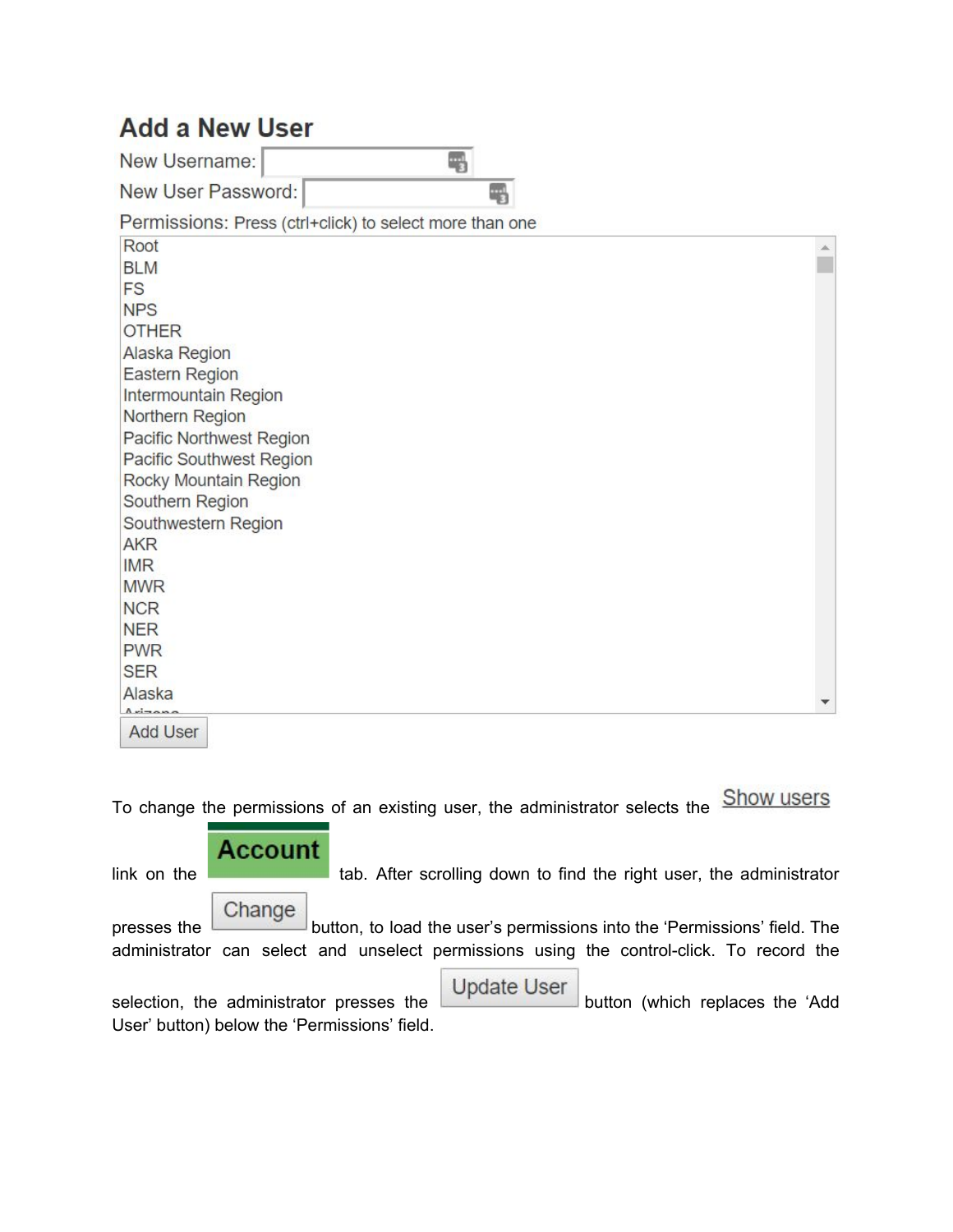Finally, the administrator may delete a user by pressing the 'Show users' link, then scrolling

#### Delete

down to the right users, and ultimately pressing the **USET** link next to their name.

### <span id="page-9-0"></span>4. Web Server

The code on the web server acts as a REST API for the webpage and the mobile app to make changes to the shared database state. The code is organized as follows: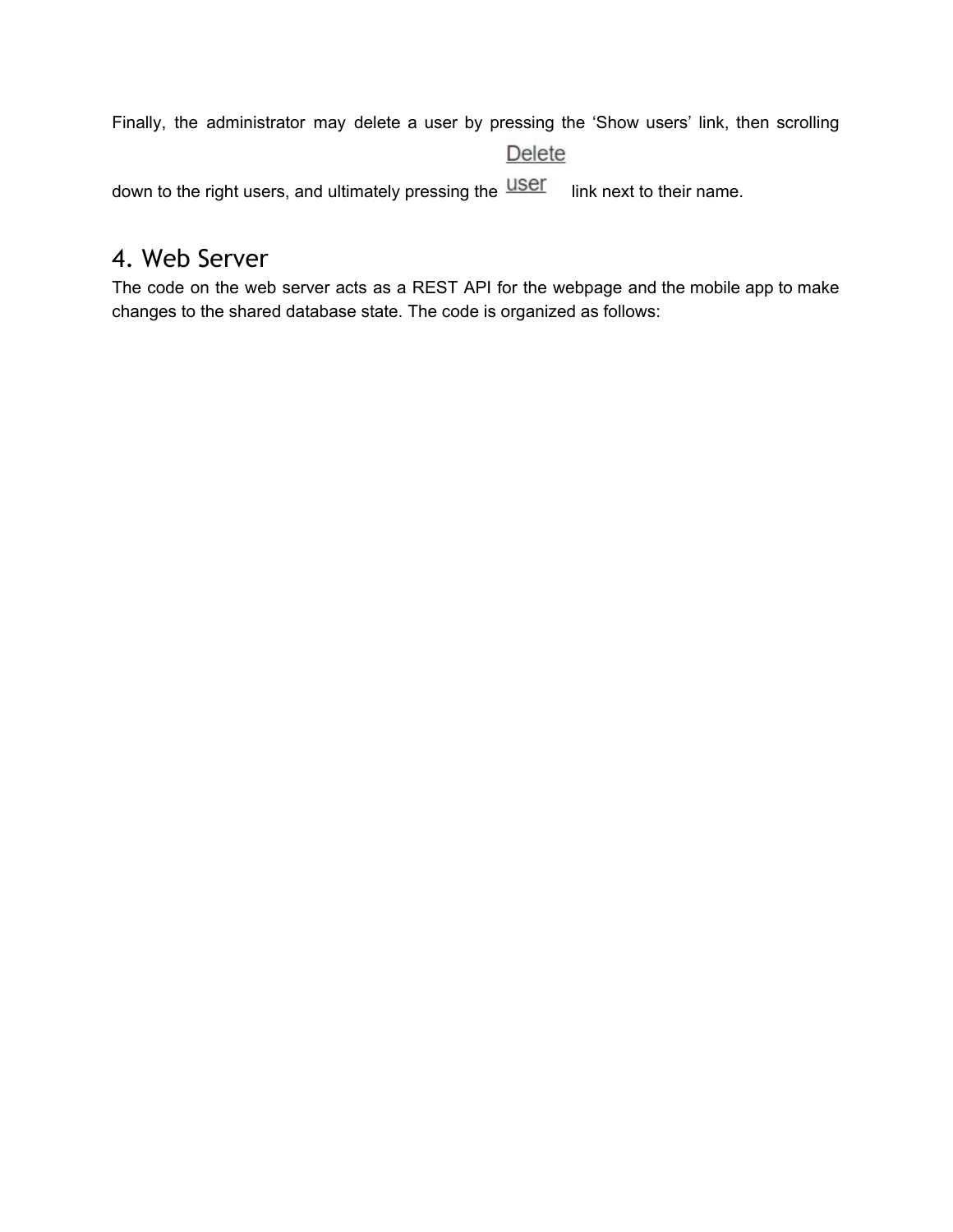- $\vee$   $\frac{1}{2}$  server
	- ↓ <mark>悪 account\_management\_php</mark>
		- > P add\_user.php
		- > P change\_password.php
		- > P change\_permission.php
		- > P remove\_user.php
		- > P show\_user.php
	- $\times$   $\overline{B}$  authentication
		- > P app\_login.php
		- > P auth\_functions.php
		- > P initial\_login.php
		- > P logout.php
	- ↓ <mark>● edit\_maintenance\_form\_php</mark>
		- > P edit\_maintenance\_form.php
		- > P get\_current\_maintenance\_form\_information.php
	- ↓ <mark>● edit\_site\_php</mark>
		- > P edit\_site.php
		- > P get\_current\_site\_information.php
		- > P get\_documents.php
		- > P get\_permissions.php
		- > P get\_photos.php
	- v B edit\_slope\_event\_php
		- > P edit\_slope\_event.php
		- > P get\_current\_slope\_event\_information.php
		- > P get\_photos\_slope.php
	- $\vee$   $\overline{B}$  maintenance
		- > P add\_maintenance.php
	- $\times$   $\overline{B}$  map\_php
		- > P get\_percentiles.php
		- > P get\_sites\_for\_caching.php
		- > P get\_sites.php
	- ▽ <sup>■</sup> new\_site\_php
		- > P add\_new\_site.php
	- ↓ <mark>→ new\_slope\_event</mark>
		- > P add\_new\_slope\_event.php
	- ↓ <mark>● search\_php</mark>
		- > P export\_search.php
		- > P search\_map.php
	- $\times$   $\times$  shared
		- > P delete\_photos\_docs.php
		- > P delete\_sites.php
		- > P get\_dropdown\_options.php
		- > P get\_hazard\_type\_dropdown\_options.php
	- ↓ site\_photos\_php
		- > P get\_photos.php
	- > P constants.php
	- > P image\_upload\_test.php
	- > P new\_slope\_form.php
	- index.html

These PHP scripts support API calls from the website and the mobile or provide supporting functions for these calls.

● Scripts in account\_management\_php support user management functions on [http://usmp.info/client/account\\_management.php](http://usmp.info/client/account_management.php)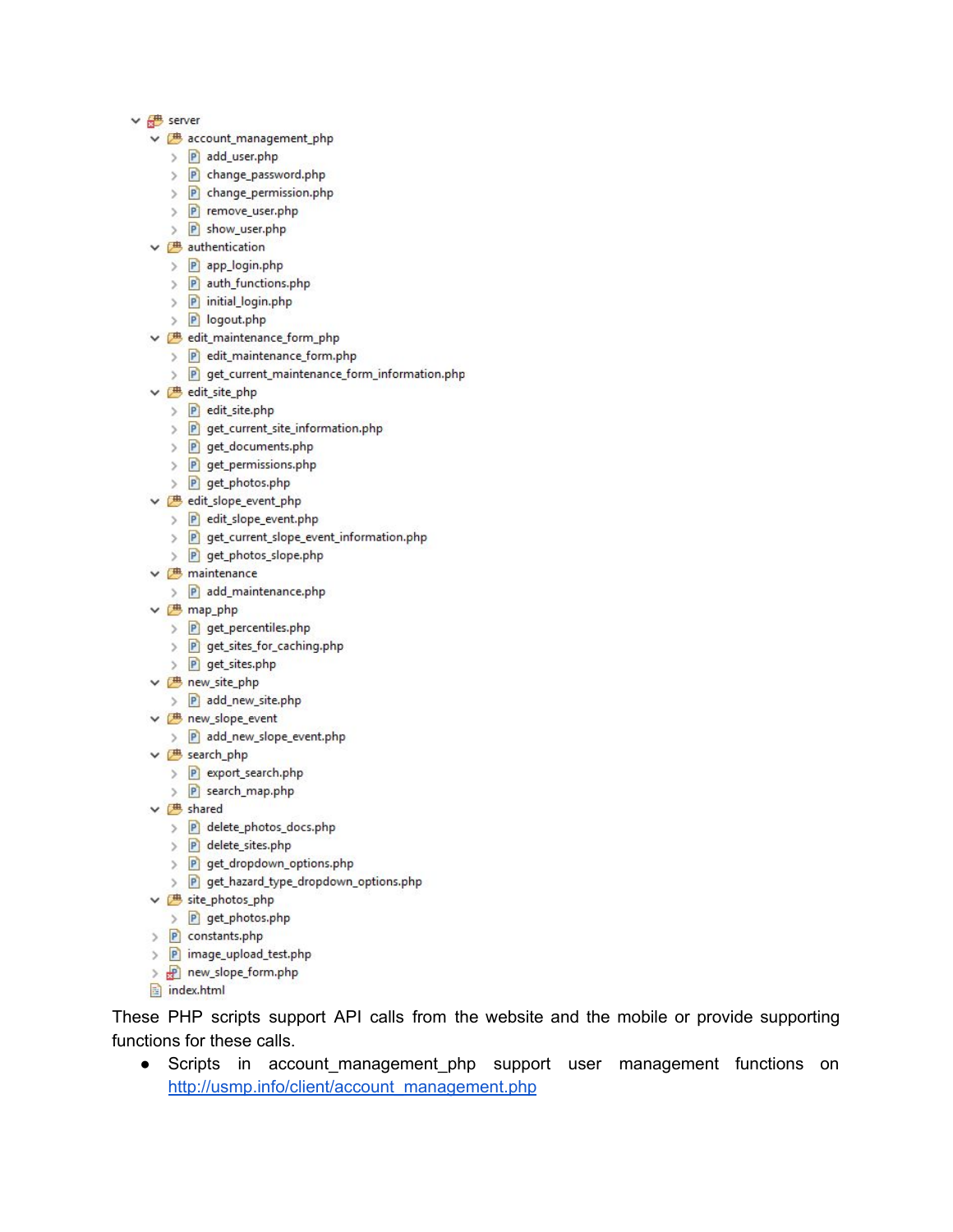- Scripts in authentication support user login and logout functions on <http://usmp.info/client/login.php>
- Scripts in new site\_php enable the creation of new slopes on http://usmp.info/client/new site.php. Scripts in edit site php, on the other hand, support the loading of information into the form at http://usmp.info/client/edit site.php. These scripts also support fetching of data from tables associated with the SITE\_INFORMATION table.
- Scripts in new slope event php enable the creation of new slope events on [http://usmp.info/client/new\\_observer\\_form.php.](http://usmp.info/client/new_observer_form.php) Scripts in edit\_slope\_event\_php, on the other hand, support the loading of information into the form at [http://usmp.info/client/edit\\_slope\\_event.php.](http://usmp.info/client/edit_slope_event.php)
- Scripts in maintenance enable the creation of new maintenance forms on [http://usmp.info/client/new\\_maintenance\\_form.php.](http://usmp.info/client/new_maintenance_form.php) Scripts Scripts in edit maintenance form php, on the other hand, support the loading of information into the form at [http://usmp.info/client/edit\\_maintenance\\_form.php](http://usmp.info/client/edit_maintenance_form.php).
- Scripts in map php fetch sites to put pins on <http://usmp.info/client/map.php> and provide information to select the correct icon color.
- Scripts in search php support map search functionality, but running queries based on criteria specified on the website, and with export functionality, by creating an export excel file.
- Scripts in shared support functions for deleting sites and photos as well as obtaining dropdown options for search functions. These scripts are experimental at this point.
- Scripts in site photos php support fetching photos from the database and the file system.
- constants.php holds website configuration, such as database paths and passwords.
- Image upload test.php is a demo program showing how to downscale images before uploading them to the server.
- The  $\geq$   $\bullet$  map\_thumbnails directory contains all the photos for rates slopes linked to from the PHOTOS and DOCUMENTS tables.

#### <span id="page-11-0"></span>4.1. Data Privacy

Personally identifying information (PII) in this system includes email addresses. These are associated with user login and are accessible to any system administrator with root level permissions. Additionally, the new slope event form collects observer name and email information. These data are available to any authorized user of the system.

#### <span id="page-11-1"></span>4.2. Data Security

Login and session information is protected by the transport security layer (TLS) and asymmetric key encryption based on certificates configured and installed by [https://letsencrypt.org/.](https://letsencrypt.org/) Access to the database is controlled by AWS security groups firewall, which restricts raw access to the database only to developer machines and the web servers placed in specific IP subnets.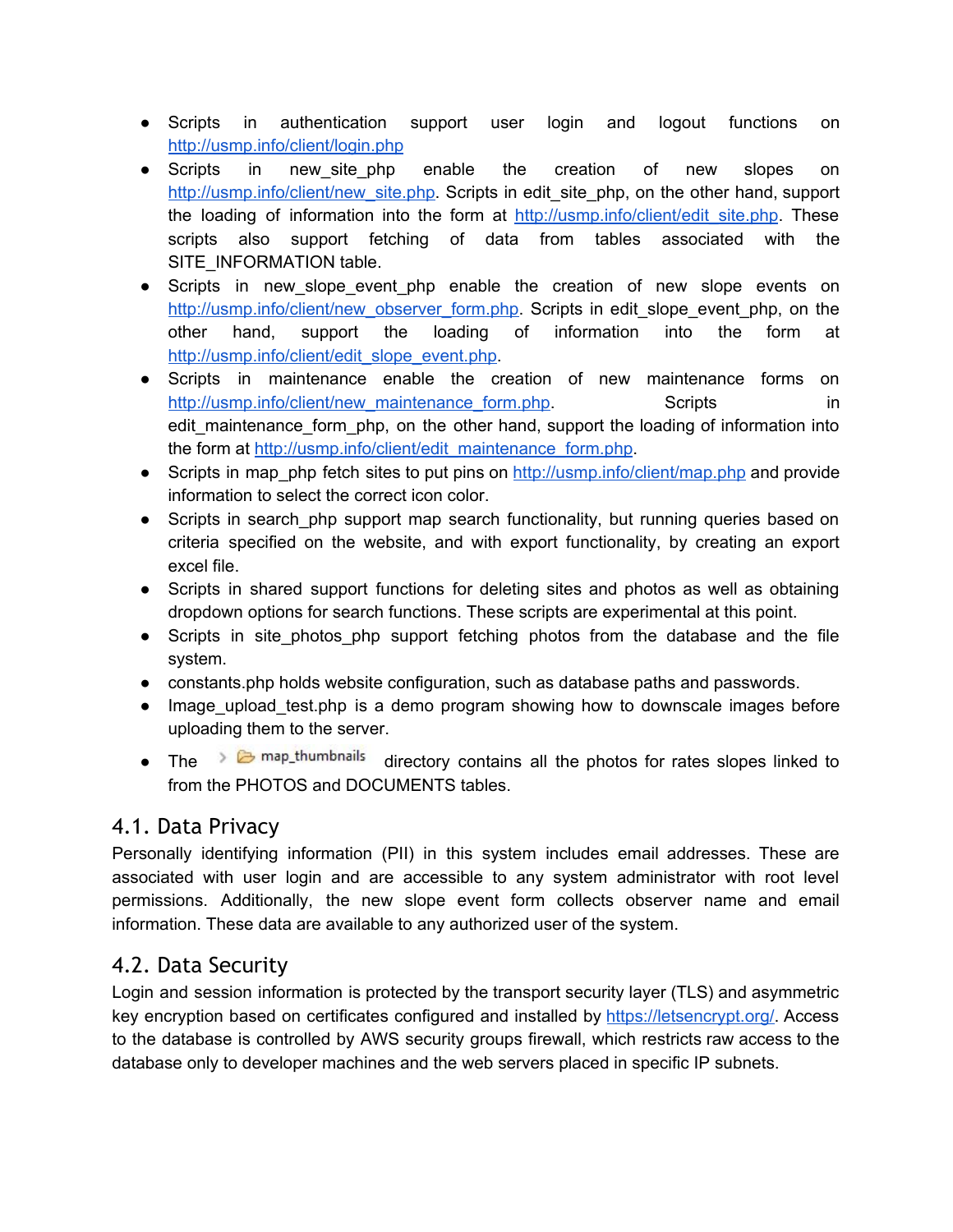# <span id="page-12-0"></span>5. Webpage

The client code controls the functionality of the website.

 $\times$   $\overset{\text{\tiny{43}}}{\rightarrow}$  client > <mark>( bootstrap</mark> > 四 css > 四 files > <mark>( )</mark> images > 四 jquery-ui ▼唐js

The directories support the following functionalities:

- The CSS directory contains cascading style sheet files the control aspects of the website such as fonts, colors, and cell spacings
- The files directory contains files that are linked to from the website, including manuals and videos.
- Images contains all the image artworks for the website, including organization logos, icons, etc.
- The bootstrap and jquery-ui directories are necessary imports for JavaScript calls in the browser.

The js directory contains most of the scripts that control the front end functionality. The directory is organized as follows: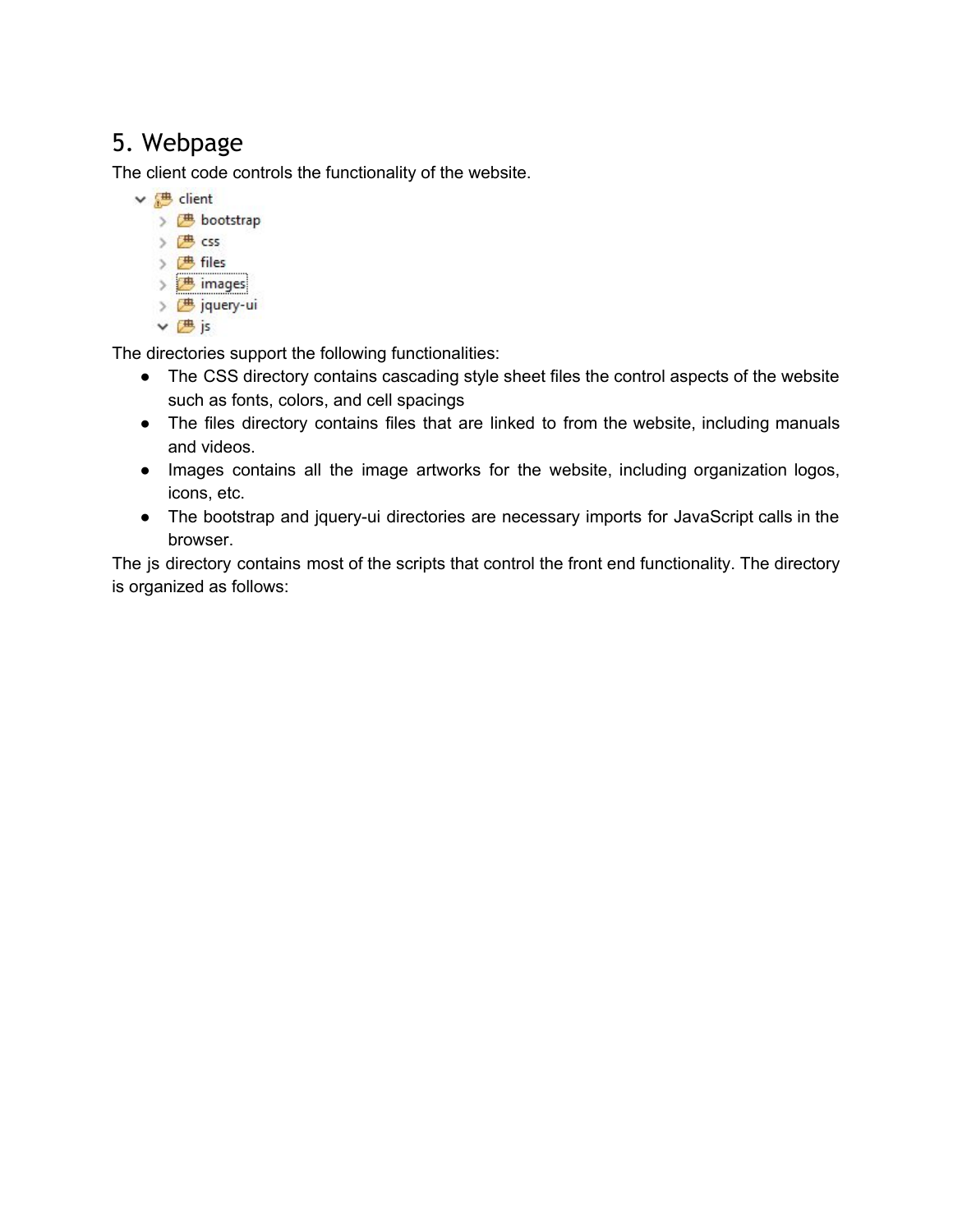- ∨巴js
	- ↓ <mark>→ account\_management</mark>
	- > B account\_management.js
	- v & edit\_maintenance\_form
		- > B form\_submission.js
		- > 图 get\_add\_maintenance\_form\_information.js
		- > 图 get\_edit\_maintenance\_form\_information.js
	- $\vee$   $\overline{B}$  edit\_site
		- > 图 get\_current\_site\_information.js
	- ▽ <sup>悪</sup> edit\_slope\_event
		- > B form\_submission.js
		- > B get\_add\_slope\_event\_information.js
		- > 图 get\_current\_slope\_event\_information.js
	- $\vee$   $\overline{B}$  jquery
		- $\angle$  <sup>4</sup> jquery-2.1.3.min.js
		- > 图 jquery-ui-timepicker-addon.js
	- ↓ <mark>● localforage</mark>
	- $\angle$  **4** localforage.js
	- $\times$   $\overline{B}$  map
		- > 图 get\_map\_sites.js
		- > 图 map\_search.js
		- > B set\_local\_id\_variable.js
	- ↓ <mark>● new\_maintenance\_form</mark>
		- $\frac{1}{2}$  form\_submission.js
		- > 图 get\_new\_maintenance\_form\_information.js
	- ↓ → new\_observer\_form
	- > 4 form\_submission.js
	- ↓ <mark>● new\_site</mark>
		- > 8 get\_add\_slope\_rating\_information.js
		- $\frac{1}{2}$  show\_fields.js
		- > B show\_weather\_options.js
	- ▽ 四 qra
		- > B chart.js
		- > 4 equations.js
		- > B field\_regex.js
	- ↓ <mark>● search</mark>
		- > 4 search\_query.js
		- > 3 search\_text\_show\_hide.js
	- $\vee$   $\overline{B}$  shared
		- > 4 agency\_info.js
		- > B delete\_photos\_docs.js
		- $\angle$   $\frac{1}{2}$  equations.js
		- $\angle$  <sup>8</sup> field\_regex.js
		- > B form\_submission.js
		- > B get\_dropdown\_options.js
		- > B image\_upload\_test.js
		- > B ImageTools.js
		- > 3 include\_form\_table.js
		- > 图 include\_maintenance\_form\_table.js
		- > 3 include\_observer\_form\_table.js
		- $\frac{1}{2}$  shalis
		- > 图 url\_query\_string.js
		- > B validate\_form.js
		- > 4 validate\_maintenance\_form.js
		- > 3 validate\_new\_slope\_event.js
		- > B validate\_search.js
	- ↓ <mark>● site\_photos</mark>
	- > 图 get\_site\_photos.js
	- > <mark>4</mark> open\_modal.js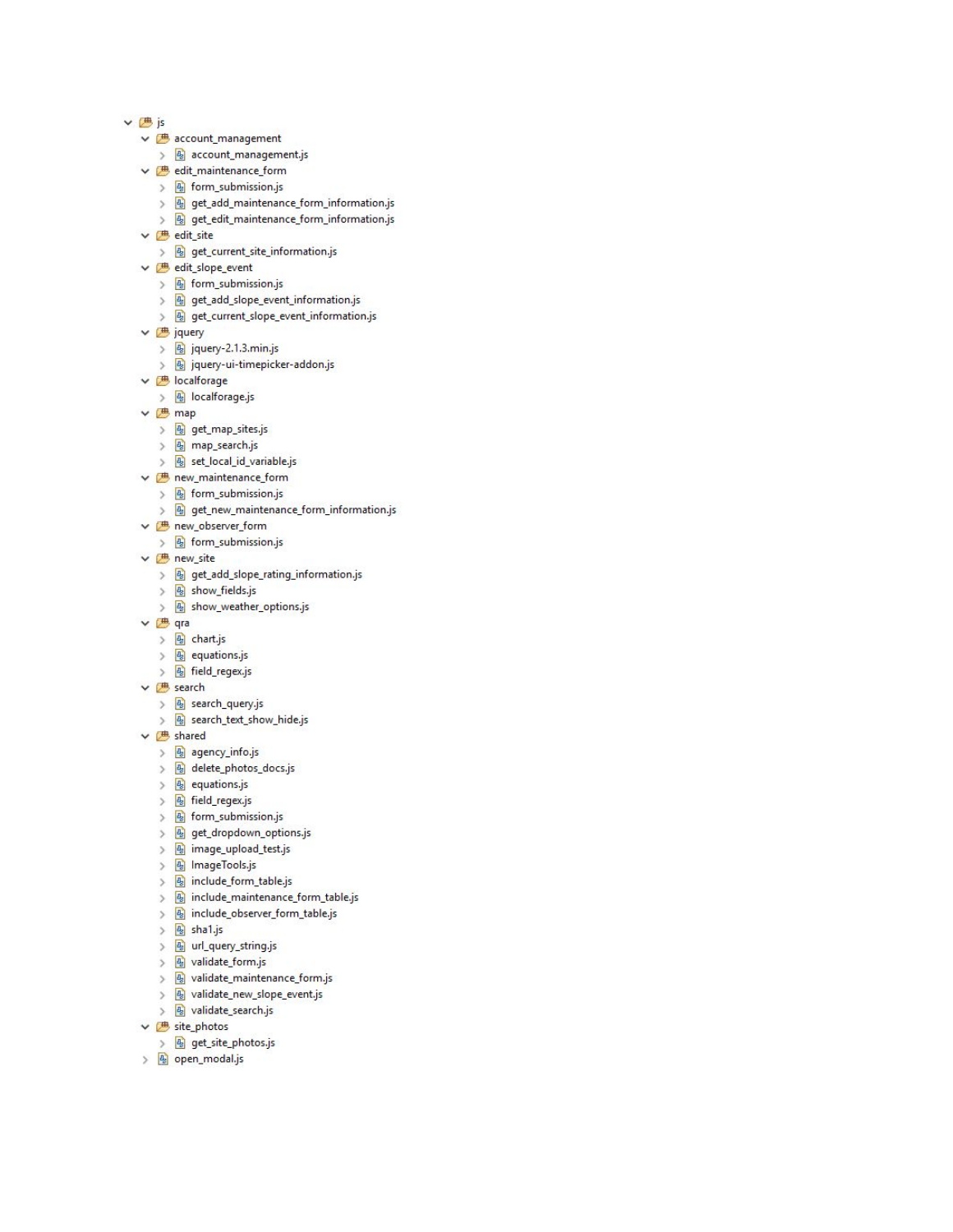The directories mirror the functionality implemented on the server. Scripts in each directory issue POST calls to the server .php files and then process the responses. There are a few important points to note:

- The js/localforage directory was used for offline storage on the website in its early version. This code is now disabled.
- The QRA folder implements the QRA module functionality completely on the client side.
- The shared directory has a number of scripts that supports functionality across the different forms. For example:
	- $\circ$  agency info. is and get dropdown options. is fetch a tree of agency affiliations for drop-down menus
	- equations.js implements calculations in form fields
	- $\circ$  field regex.js (along with field regex.file in individual folders) supports checking field formats and providing messages on how to correct them
	- ImageTools.js supports scaling down images before uploading to the server
	- o include\* scripts enable inclusion of HTML forms, for example, a form\_table.html in PHP scripts that show the different forms
	- sha1.js is used to rename files before upload
	- validate\* scripts enable input error checking on server side before upload

Finally, the website functionality is offered through a number of pages in the client/ directory:

- > P account management.php
- > P add\_maintenance\_form.php
- > P add\_observer\_form.php
- > P credits.php
- > P deny.php
- > P edit\_maintenance\_form.php
- > P edit\_site.php
- > P edit\_slope\_event.php
	- form\_table.html
	- image\_upload\_test.html
- $\frac{p}{p}$  login.php
- logos.html
- > p maintenance\_form.php
- > P map.php
- navbar.html
- > P new\_maintenance\_form.php
- > P new\_observer\_form.php
- > P new site.php
	- observer\_form.html
	- **O** gra\_graph.png
	- qra\_table.html
- > P qra.php
- > P site\_photos.php
- > P welcome\_online.php

The \*.php files correspond to pages viewable by users. The \*.html files are the markup text for display and they are included by relevant \*.js files. For example, form table.html is included by both client/new\_site.php and client/edit\_site.php to display the slope rating form. The \*.html files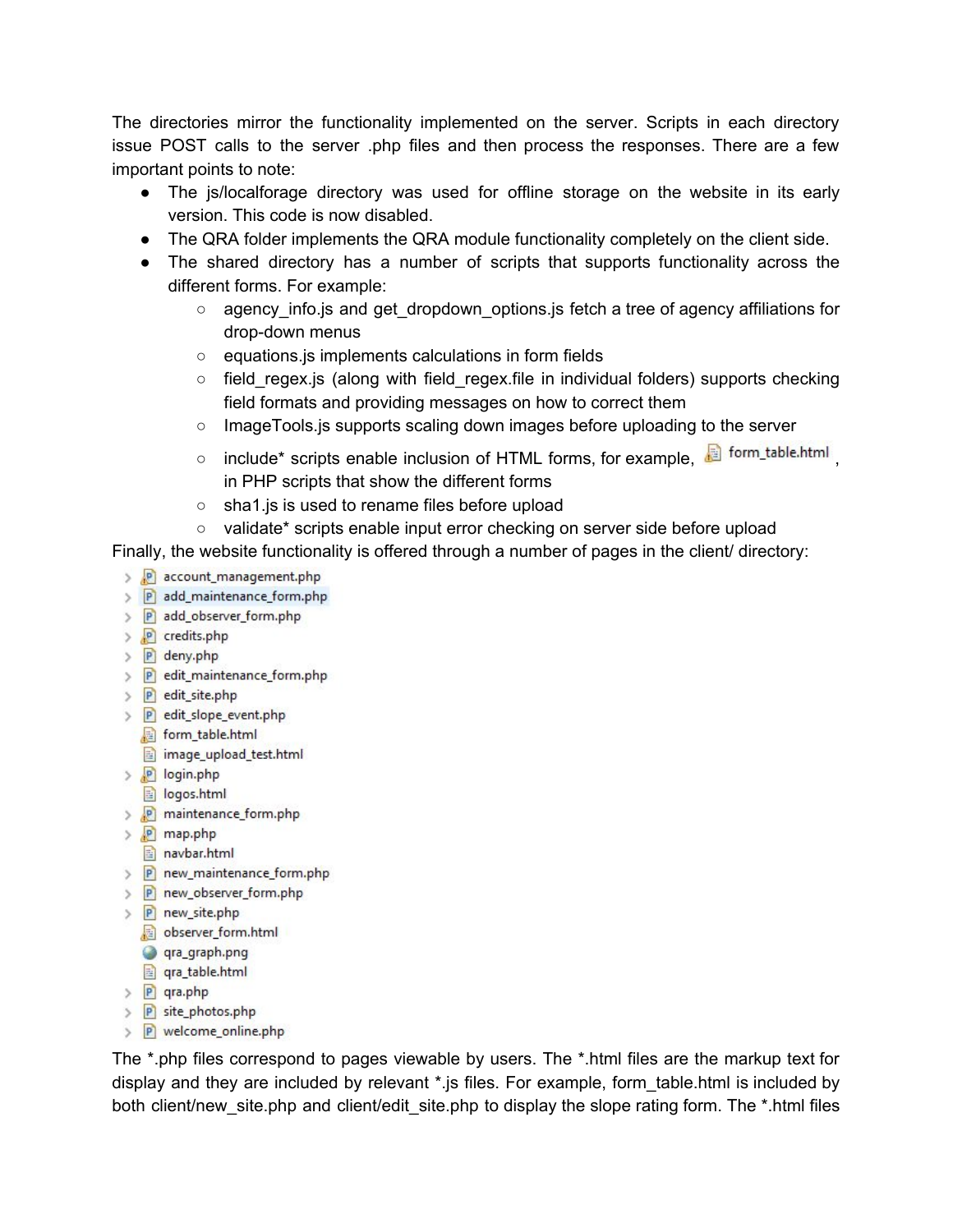also call JavaScript/jQuery functions to trigger calculations and error checking whenever the input into the form changes.

#### <span id="page-15-0"></span>5.1. Data Quality Assurance

The system implements data quality control (QC) functions during data entry. Each form field accepts data in a particular format that reflects the semantic of a form. The individual field formats are described as regular expressions in field regex.js files. These files also contain error messages displayed to the user if their input does not match the prescribed format.

The website first checks field formats dynamically during data entry whenever a user switches to a different field and displays a browser alert with the appropriate format error message. Field formats are also checked whenever data is submitted. This second mechanism will show errors for required fields that have been left blank. The list of required fields is included in validate\_(form\_name).js files.

#### <span id="page-15-1"></span>5.2. Data search and export

The website supports exporting of form data as comma separated value (CSV) files. To access the search functionality users click on the form-specific dropdown on the map page.

| Slope Rating Information Search | Reset            | Right click on the Map to Add a new form |
|---------------------------------|------------------|------------------------------------------|
| Site ID                         | Equal            | Type search From                         |
| <b>AND</b>                      |                  |                                          |
| Select Site Information         |                  |                                          |
| <b>AND</b>                      |                  |                                          |
| Select Site Information         |                  |                                          |
| Export as CSV<br>Search on Map  | Latest edit only |                                          |

They will be given a series of dropdowns to form a conjunctive query based on form fields. In the example above, a user may search forms that match a particular form ID, which is one of the fields in the slope rating form. Users may also select other fields and ranges for values, for example, the Preliminary Rating between 100 and 200.

| Slope Rating Information Search | Reset                          | Right click on the Map to Add a new form |     |     |
|---------------------------------|--------------------------------|------------------------------------------|-----|-----|
| <b>Preliminary Rating</b>       | <b>Between</b>                 |                                          | 100 | 200 |
| <b>AND</b>                      |                                |                                          |     |     |
| Select Site Information         |                                |                                          |     |     |
| <b>AND</b>                      |                                |                                          |     |     |
| Select Site Information<br>▼    |                                |                                          |     |     |
| Search on Map                   | Export as CSV Latest edit only |                                          |     |     |

To export the data a user clicks the 'Search on Map' button, which will submit the search to the server/search\_map.php script, which will transform the criteria into a SQL query. The results of the query will contain the map view to the sites that match the criteria. A user may then click the 'Export as CSV' button, which will send a request to the server/export\_search.php script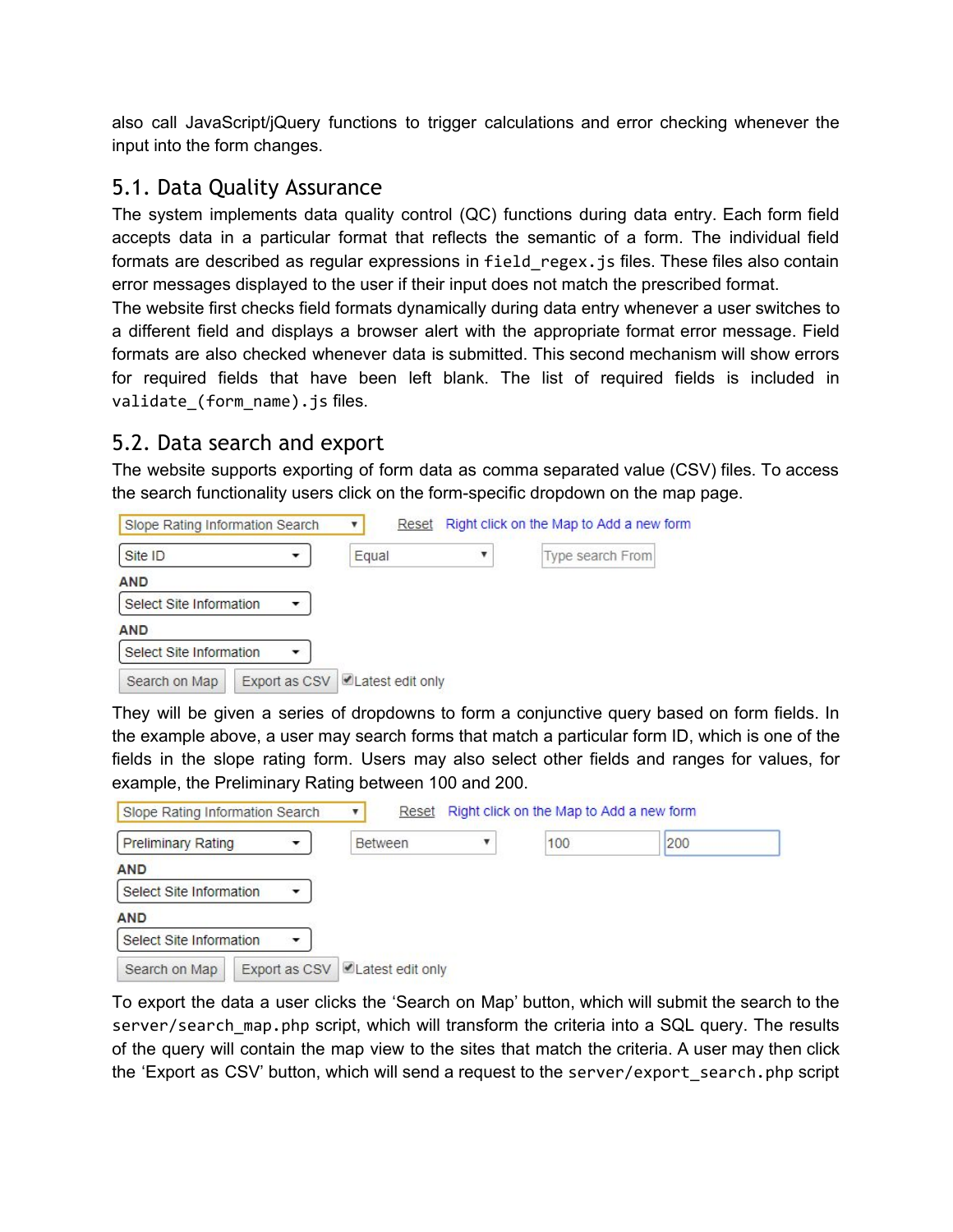which will generate and download the file containing data for the sites visible in the map window.

#### <span id="page-16-0"></span>5.3. Links to other databases

The slope rating form also supports links to with other database systems.

| Alternate database Name:        | Alternate database ID: |
|---------------------------------|------------------------|
|                                 |                        |
| Alternate database Description: |                        |
|                                 |                        |
|                                 |                        |

The above fields allow users to enter an alternate database name, form id, and description. These data may be used as keys to entries in other systems that describe the same slope and are visible in CSV files exported through the map search and reporting functionality.

## <span id="page-16-1"></span>6. Mobile App

The USMP mobile application is implemented using the React Native platform, which compiles JavaScript code to create native Android and iOS applications. The code is organized as follows: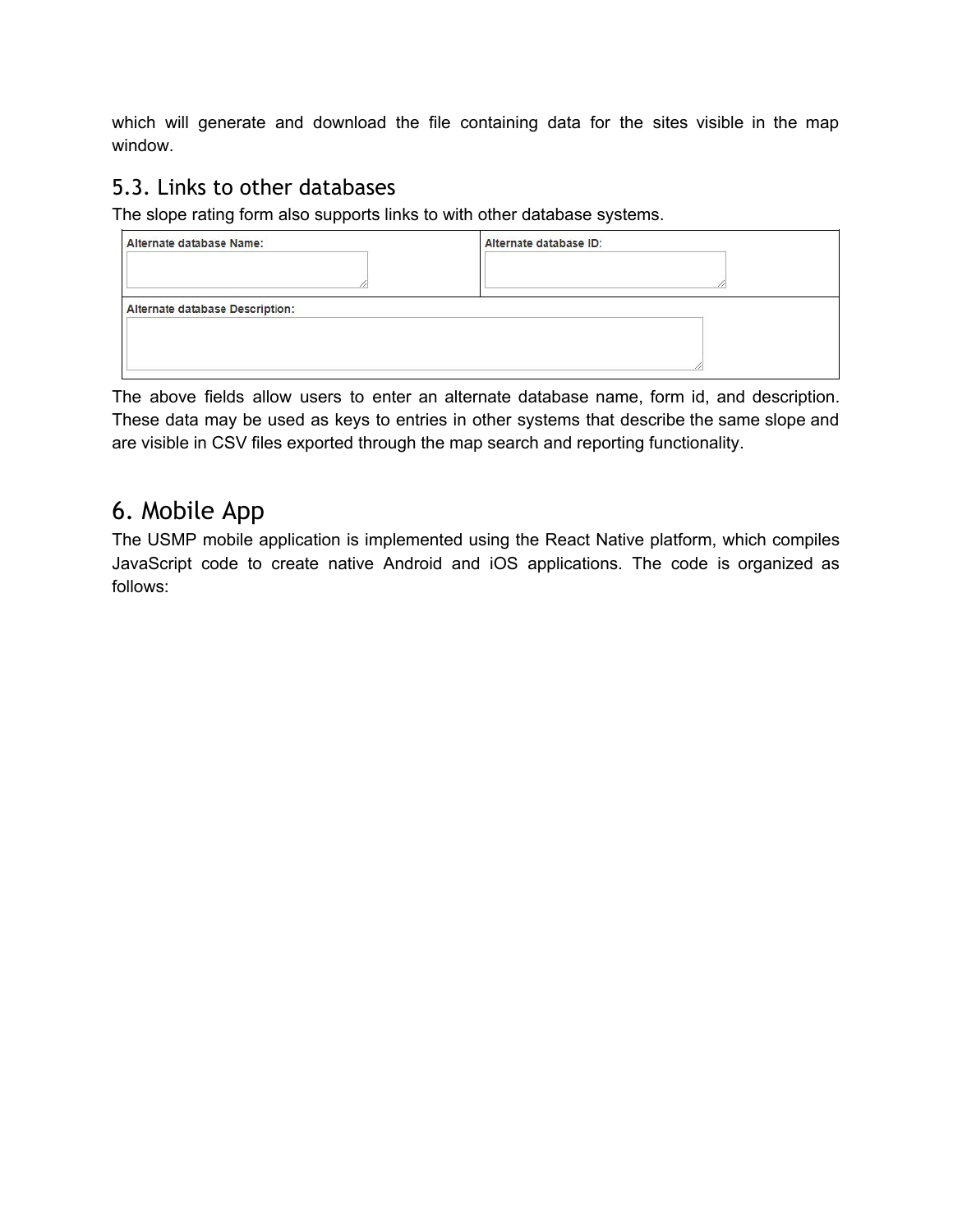|  |               |                           |               | v <a> USMP_APP [iOS-TestProject master]</a> |
|--|---------------|---------------------------|---------------|---------------------------------------------|
|  |               |                           |               | $\vee$ $\overline{C}$ TestProject           |
|  |               |                           |               | $\geq$ $\mathbb{Z}$ _tests_                 |
|  |               |                           |               | > <sub>android</sub>                        |
|  |               | $\sum$ $\sqrt{2}$ ios     |               |                                             |
|  |               | $\times$ $\mathbb{Z}$ src |               |                                             |
|  |               |                           |               | $\vee$ $\rightarrow$ components             |
|  |               |                           |               | > A Textinput.js                            |
|  |               |                           |               | > 4 Upload.js                               |
|  |               |                           |               | > <i>C</i> <sub>if</sub> logos              |
|  |               |                           |               | > <i>E</i> <sub>R</sub> styles              |
|  |               |                           |               | $\vee$ $\mathbb{C}$ USMP                    |
|  |               |                           |               | $\angle$ $\frac{d_1}{2}$ agencylnfo.js      |
|  |               |                           |               | $\{\}$ app.json                             |
|  |               |                           | >             | 图 constVal.js                               |
|  |               |                           | ž.            | <b>BR</b> EditMaintenance.js                |
|  |               |                           | X             | A EditSite.js                               |
|  |               |                           | $\mathcal{P}$ | B EditSlopeEvent.js                         |
|  |               |                           |               | $> 4$ Home.js                               |
|  |               |                           |               | > A NewMaintenance.js                       |
|  |               |                           |               | > P NewSite.js                              |
|  |               |                           |               | > B NewSlopeEvent.js                        |
|  |               |                           | $\geq$        | A Offsite.js                                |
|  |               |                           |               | > 4 OffsiteMaintenance.js                   |
|  |               |                           |               | > B OffsiteSlopeEvent.js                    |
|  |               |                           |               | $> 4$ realm.js                              |
|  |               |                           |               | > B uploadCode.js                           |
|  |               |                           |               | > B userLogin.js                            |
|  |               |                           | >             | <b>A</b> userLogout.js                      |
|  |               |                           |               | $>$ $\frac{R}{2}$ index.android.js          |
|  |               |                           |               | $\angle$ $\frac{1}{2}$ index.ios.js         |
|  | $\mathcal{P}$ |                           |               | <b>I<sub>F</sub></b> package.json           |

- The android and ios directories contain the compiled code for deployment through the Google Play and iOS App stores.
- The src directory contains the React Native implementation of the app
	- The components directory contains visual input elements used in forms for accepting input.
	- The logos directory contains agency logos used in the splash page of the app
	- The styles folder defines visual aspects of the application
	- The USMP directory contains the bulk of the app's functionality. The individual .js files correspond to the different app views (pages) For example, NewSite.js, contains both the form layout as well as calculations of the different fields. EditSite.js enables editing of a site that has already been created, whose data is pulled from the database by site id. Offsite.js allows loading of a site from for editing from local storage.

Local storage is implemented using a Realm database, specified in realm.js. New forms stored in this database are submitted to the server using uploadCode.js.

- Finally, userLogin.js/userLogoug.js will implement login permissions for users. This functionality has been disabled for the current field trials.
- The index.android.js and index.ios.js are configuration files needed to generate iOS and Android app code for deployment.